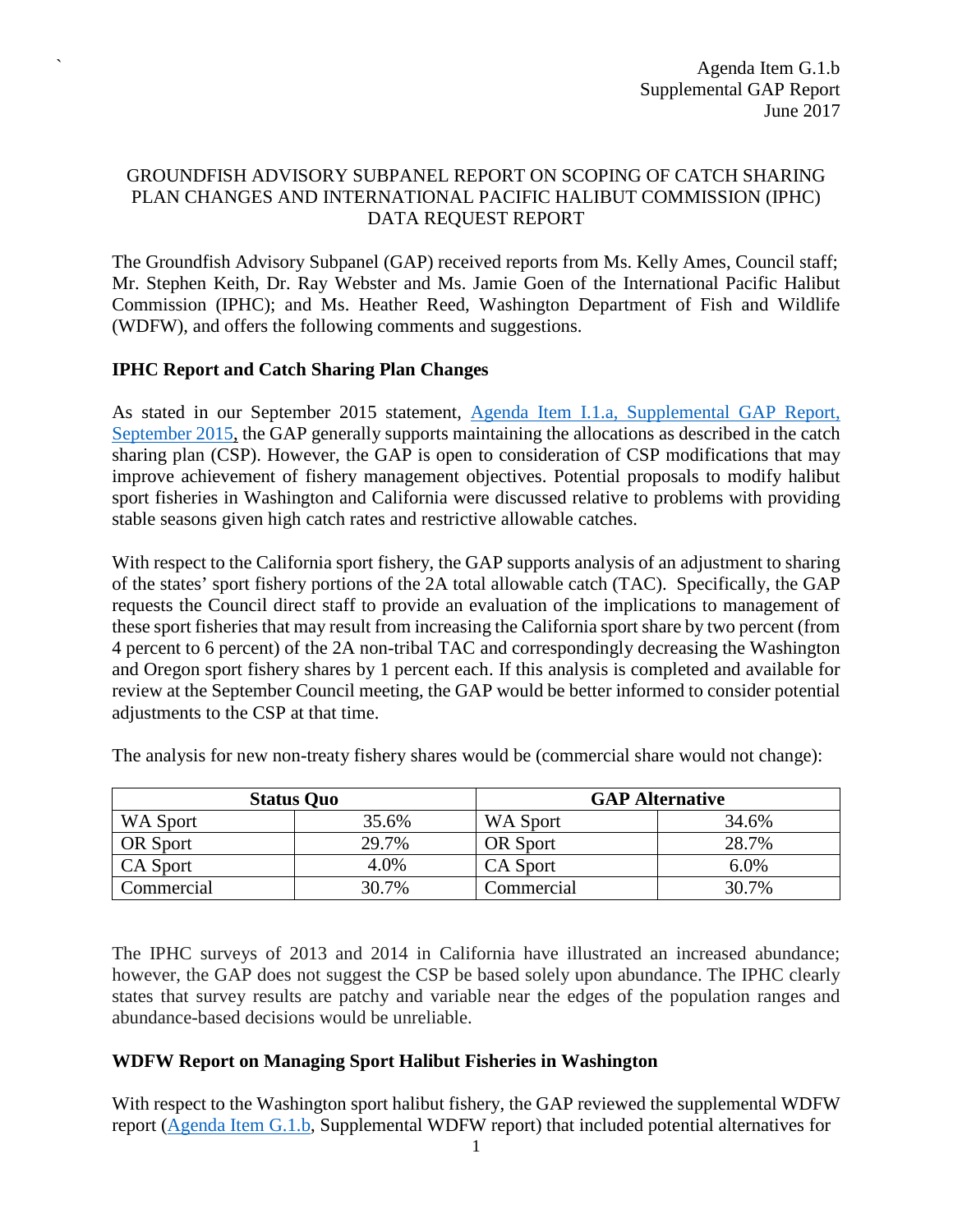changes to sport halibut seasons in Washington for 2018 intended for public review. We appreciate that WDFW is trying to find solutions to short seasons for sport fishermen and for more efficient use of the resource without making changes to the CSP.

The GAP supports moving forward with these options for public review.

`

## **Public Comment/Allocation of Incidental Halibut to Sport Fishery**

Mr. Dave Croonquist, a Washington stakeholder who, along with other Washington sport fishermen, provided public comment to the Council relative to changing the allocation of halibut from the incidental sablefish fishery to the sport fishery in Washington, presented his proposal to the GAP. The GAP appreciates his input but at this time does not support the proposal. The WDFW supplemental report also provides rationale for not supporting this change.

Some GAP members had difficulty supporting the proposal that could limit the commercial fishery and provide only the potential of one more day of sport fishing to Washington fishermen. Further, it would violate a carefully negotiated agreement between the IPHC and the commercial sector for years. Tribal representatives in the GAP also voiced concerns about their relationships with nontreaty commercial longliners near Neah Bay – this proposal would affect those longliners and therefore, the tribes also do not support this proposal.

# **IPHC Report on Changes to the Commercial Derby Fishery**

The commercial fishery in area  $2A - a$  series of 1-day/10-hour openings – has been a concern among the commercial fleet for some time. Like the IPHC, commercial fishermen are concerned about the safety issues.

The GAP understands the IPHC is not proposing any specific changes at this time but is looking for ideas. The GAP identifies the following as potential options for consideration at some point:

- 1. **Retain status quo (the derby fishery)**. As evidenced by some public comment relative to this issue, some fishermen have indicated they depend on this fishery.
- 2. **A quota/catch share-type fishery**.
- 3. **Instead of a 10-hour opening (derby season), replace it with a 30-day season**. If this moves forward, an analysis of both a 30-day and a 20-day season would provide some comparisons to illustrate the potential allocation or trip limits for each permit. Leave all the existing parameters, such as permit allocations, but allow fishermen 30 days to catch their fish. Alternatively, this may entail transitioning to a trip-limit type system.

Currently, each permit is allocated a number of pounds according to the length of the vessel. This would continue, but the GAP understands the permit allocations may be lower – much lower – than they are now to account for potential overages. The current assumption on which the permit allocations are based is that not all the assigned halibut will get caught. A 30-day opening would likely change those assumptions and therefore decrease the per-